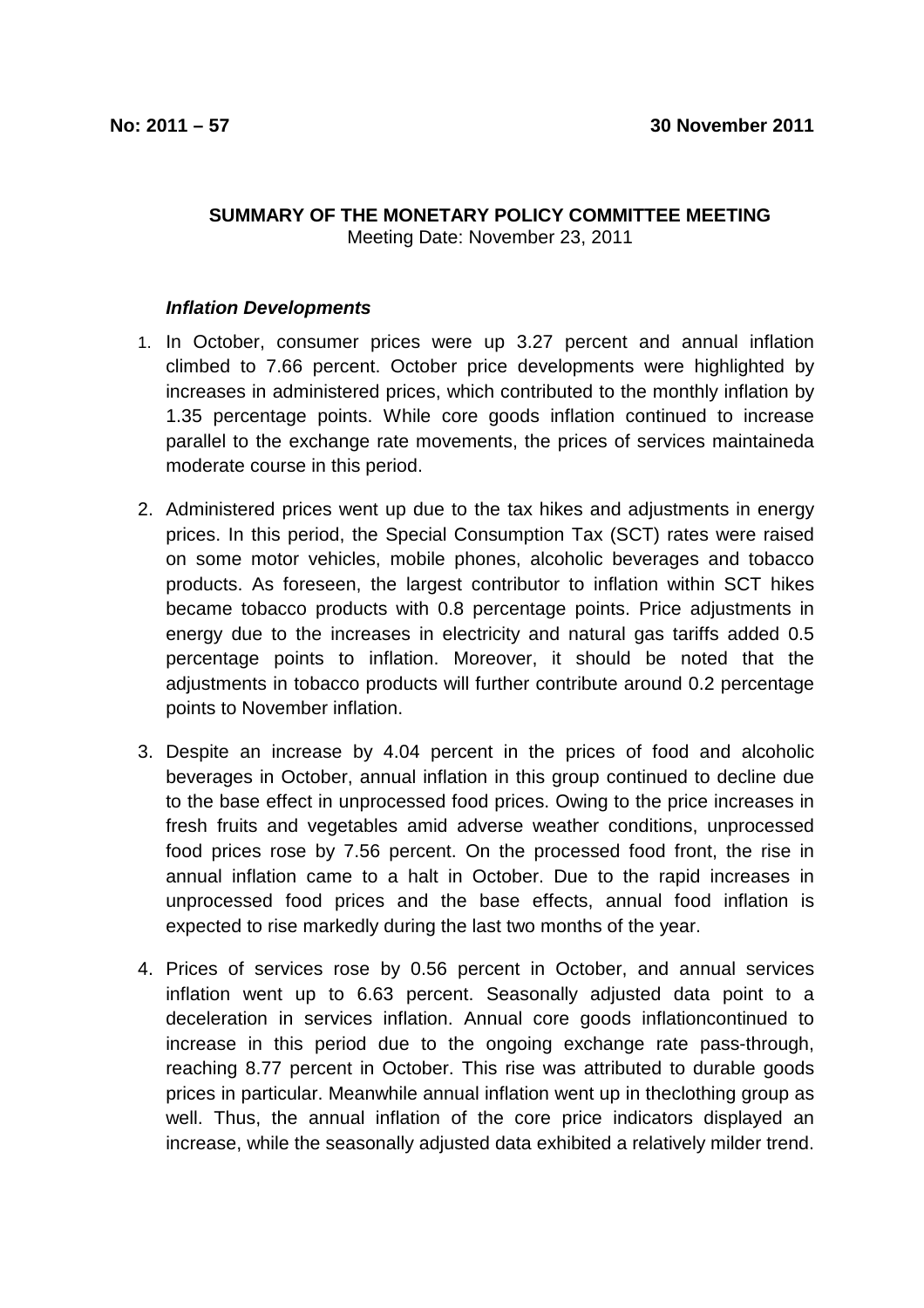## **Factors Affecting Inflation**

- 5. Recent data releases point to a notable reduction in economic growth in the second half of the year. Industrial production displayed a modest growthconsistent with the slowing domestic demand and deteriorating global outlook. Capacity utilization rates remained below the pre-crisis levels. The Committee noted that global problems would continue to put a cap on the industrial activity in the forthcoming period.
- 6. The final domestic demand continues to slowdown. The depreciation in the Turkish Lira and recent tax adjustments coupled with the uncertainties regarding the global economy, are expected to weaken the demand for durable goods, particularly the sales of vehicles, in the forthcoming period. Besides, the decline in consumer and investor confidence feed into this downtrend.Moreover, the recent and notable slowdown in consumer loans also supports this outlook.
- 7. The Committee indicated that the lagged effects of the policy measures undertaken since November 2010 to rebalancethe domestic and external demand would be more pronounced in the last quarter of the year. Additionally, the restrictiveimpact of global problems on the externalfinancing may contribute to the tightening in domestic lending conditions in the forthcoming period. Besidesthe developments in credit conditions, thelow levels in capacity utilization rates coupled with the mounting uncertainties in demand pose a downward risk on investments. All these indicators signal that the deceleration in domestic demand will continue.
- 8. External demand remains weak. Recent downward revision of medium-term growth forecasts for the U.S. and the euro area points to a steadily worsening outlook for the global economy. The Committee underlined that the outlook for the world economy noticeably deteriorated compared to the first half of the year and that global problems would continue to restrain foreign demand notwithstanding the competitive advantage provided by the exchange rate movements.
- 9. Parallel to the economic activity, the slowdown in seasonally adjusted nonfarm employment continued in August. Meanwhile, unemployment rates declined owing to the fall in the labor force participation rate. Contrary to the robust course in the construction sector, employment in services slowed down, driven by trade, restaurants, hotels, transport and communication. Employment in the industrial sector declined in this period, whereas leading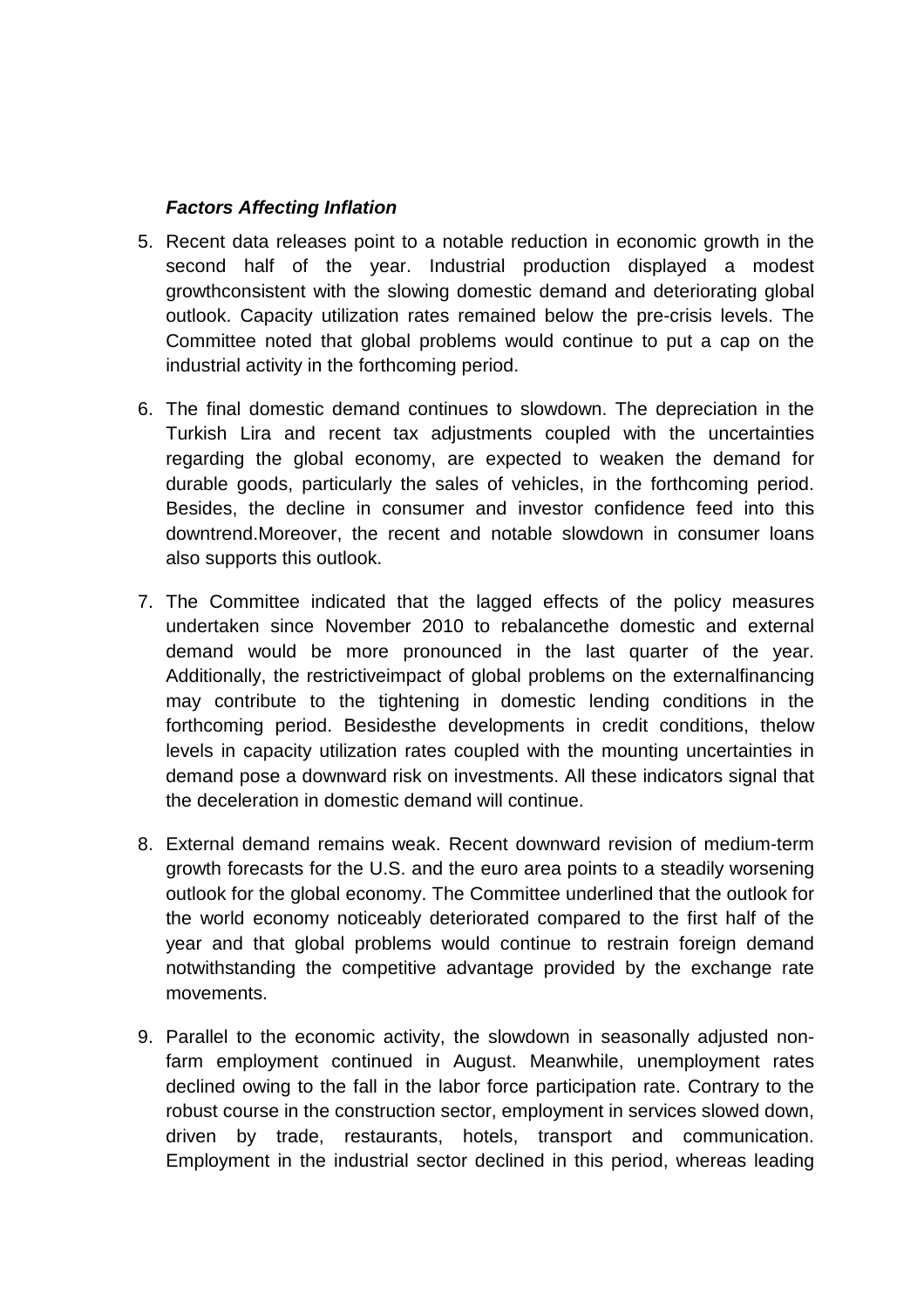indicators point that global problems will continue to put a cap on the employment conditions in the sector.

## **Risks and Monetary Policy**

- 10. In light of these developments, the Committee has indicated that the rebalancing between the domestic and external demand is ongoing as envisaged. The rebalancing takes place through imports, as the external demand remains weak due to prevailing problems regarding the global economy. In fact, seasonally adjusted real imports data suggest to a slowdown since the second quarter.
- 11. The Committee has underscored the key role of credits in the rebalancing process. Recent slowdown in credit growth has been restraining the amount of expenditures financed through borrowing. With the credit growth decelerating to more reasonable levels, the desired increase in private savings has already started to take place. Accordingly, the improvement in the current account balance is expected to become more significant in the final months of the year.
- 12. The Committee has noted that inflation will display a rapid increase in the short-term due to the base effects from unprocessed food prices. Base effect will be stronger in November and inflation is expected to exceed the target significantly at the end of the year. The Central Bank has delivered a strong tightening in October in order to prevent the potential second round effects of this development. The tightening is having an impact on credit and domestic demand as of the final quarter. In this respect, domestic demand is expected to follow a moderate path and second round effects of the temporary price movements will be contained in the forthcoming periods.
- 13. The Committee members have emphasized the importance of having a flexible monetary policy framework against the exceptionally high level of uncertainty across global financial markets. Currently, active use of the interest rate corridor through effective liquidity management provides the required flexibility. In this context, monetary policy stance can be changed at a daily frequency by adjusting the liquidity operations. The impact of the measures undertaken on credit, domestic demand, and inflation expectations will be monitored closely and the amount of Turkish lira funding via one-week repo auctions will be timely adjusted on both sides, if needed.
- 14. Developments in the financial markets are monitored closely because of the persisting uncertainty regarding global economy. Especially, ongoing concerns on the sovereign debt dynamics in the euro area and the possibility of a contagion to financial markets which would further deepen the global problems emerge as a main risk factor. In line with the strategy formulated at the interim